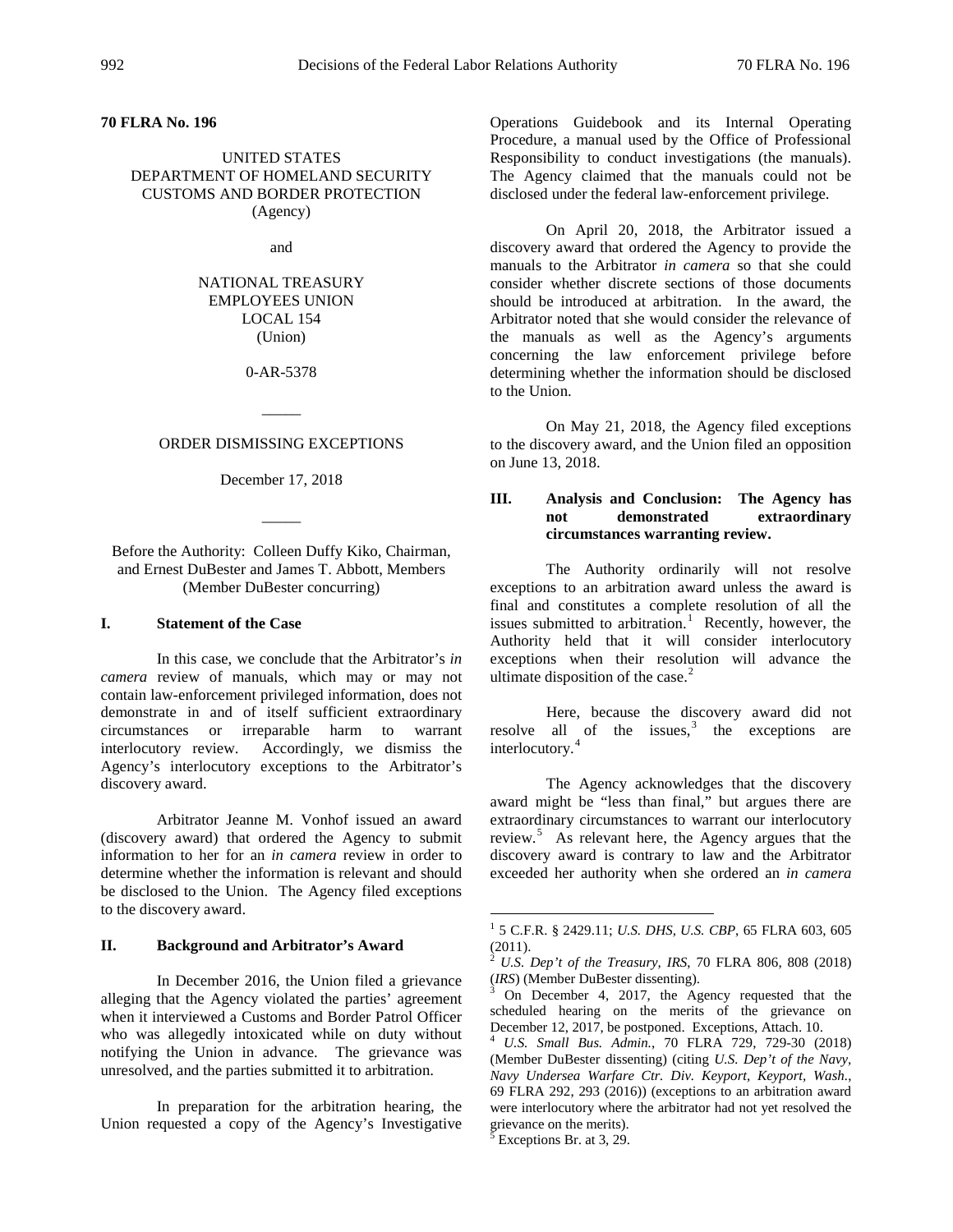review of the manuals. [6](#page-1-0) Even if the Authority were to grant these exceptions concerning the discovery issue, the Arbitrator must still resolve the merits of the grievance.<sup>[7](#page-1-1)</sup> As such, the resolution of these exceptions would *not* advance the ultimate disposition of this case.<sup>[8](#page-1-2)</sup>

The Agency also argues that the Arbitrator's *in*  camera review would cause irreparable harm.<sup>[9](#page-1-3)</sup>

On this point, the Agency argues that the disclosure of the manuals to the Arbitrator would violate the federal law-enforcement privilege and their release would cause irreparable harm by disclosing law-enforcement techniques.<sup>[10](#page-1-4)</sup>

Here, the Arbitrator's order is quite narrow and only requires disclosure so she can determine whether discrete sections of the manuals are relevant and material to the grievance.<sup>[11](#page-1-5)</sup> The discovery award also provides that the Arbitrator will consider the Agency's arguments concerning the law-enforcement privilege to ensure that any disclosure will not cause irreparable harm.<sup>12</sup> These factors militate against any potential harm. Therefore, we do not agree that the Agency has made a sufficient showing that it will suffer irreparable harm by providing the manuals to the Arbitrator *in camera*. [13](#page-1-7) 

<span id="page-1-2"></span><sup>8</sup> *IRS*, 70 FLRA at 808 (granting interlocutory review where the resolution of the exceptions could advance the ultimate

<span id="page-1-4"></span><span id="page-1-3"></span><sup>9</sup> Exceptions Br. at 27, 29. 10 The Agency alleges that there is well-established public policy of shielding law enforcement techniques from disclosure if such disclosure could risk circumvention of law. Exceptions Br. at 24-27, 29.<br><sup>11</sup> Discovery Award at 5.<br><sup>12</sup> *Id.* at 7.<br><sup>13</sup> Member Abbott notes that the issue of whether irreparable

<span id="page-1-6"></span>

<span id="page-1-10"></span><span id="page-1-9"></span><span id="page-1-7"></span>harm presents extraordinary circumstances to warrant interlocutory review has never been addressed by the Authority. However, in accordance with the rulings of the U.S. Supreme Court, he would find that extraordinary circumstances exist when a party demonstrates that it will suffer irreparable harm absent such review. *Firestone Tire & Rubber Co. v. Risjord*, 449 U.S. 368, 376 (1981) (quoting *Mathews v. Eldridge*, 424 U.S. 319, 331, n.11 (1976) ("[T]he finality requirement should 'be construed so as not to cause crucial collateral claims to be lost and potentially irreparable injuries to be suffered.'"); *Coopers & Lybrand v. Livesay*, 437 U.S. 463, 468 (1978) (Under the collateral order doctrine, an "order must conclusively determine [a] disputed question, resolve an important issue completely separate from the merits of the

The Agency also argues that an *in camera* review itself would cause irreparable harm by "undermin[ing] the confidentiality" of the materials.<sup>[14](#page-1-1)</sup> We note that the U.S. Supreme Court has held that an *in camera* review to determine the merits of a claimed privilege does not terminate the claimed privilege.<sup>[15](#page-1-8)</sup> Thus, the Arbitrator's *in camera* review does not diminish the Agency's ability to later raise<sup>[16](#page-1-3)</sup> its law-enforcement privilege. $17$  Therefore, these arguments do not demonstrate that, absent interlocutory review, the *in camera* review will cause irreparable harm. [18](#page-1-10)

Consequently, the Agency has failed to demonstrate extraordinary circumstances that warrant review, and we dismiss the Agency's exceptions as interlocutory.

## **IV. Decision**

We dismiss, without prejudice, the Agency's exceptions.

<sup>14</sup> Exceptions Br. at 26. 15 *See United States v. Zolin*, 491 U.S. 554, 568 (1989) (The "disclosure of allegedly privileged materials to the district court for purposes of determining the merits of a claim of privilege does not have the legal effect of terminating the privilege."); *see also Shapiro v. Sec'y of State*, 499 F.2d 527, 536 (D.C. Cir. 1974) (holding that it is within the trial judge's discretion to examine the alleged privilege information *in* 

<sup>16</sup> We also do not give credence to the Agency's allegation that, if it gave the allegedly privileged materials to the Arbitrator for an *in camera* review, the Arbitrator could be subpoenaed to disclose those materials or that the materials could then "potentially be accessed by any number of criminal actors." Exceptions Br. at 26. Such claims are, at best, speculative and do not demonstrate irreparable harm. *See United States v. Approximately 81,454 Cans of Baby Formula*, 560 F.3d 638, 640-41 (7th Cir. 2009) (rejecting claim of irreparable harm); *Rodriguez v. Banco Cent.*, 790 F.2d 172, 180 (1st Cir. 1986) (rejecting claim of irreparable harm that is "purely speculative").

<sup>17</sup> *E.g.*, *Fisher v. U.S.*, 425 U.S. 391, 398-99 (1976) (finding that a privilege should not be lost solely because the party disclosed documents to their lawyers in order to obtain legal advice).

<sup>18</sup> *See, e.g.*, *U.S. DHS, U.S. CBP*, 63 FLRA 505, 510 (2009) (arguments that are purely speculative fail to demonstrate that the arbitrator erred as a matter of law); *Packard Elevator v. Interstate Commerce Comm'n*, 782 F.3d 112, 115 (8th Cir. 1986) (bare allegations are insufficient to establish irreparable harm).

<span id="page-1-0"></span> <sup>6</sup> Exceptions Br. at 11-14 (alleging that the Arbitrator exceeded her authority when she ordered the *in camera* review of the manuals). <sup>7</sup> *E.g.*, *Stringfellow v. Concerned Neighbors in Action*,

<span id="page-1-8"></span><span id="page-1-1"></span><sup>480</sup> U.S. 370, 384 (1987) (citing *Douglas Oil Co. v. Petrol Stops Nw.*, 441 U.S. 221, 232 (1979) (Rehnquist, J., concurring)) (absent a showing of extraordinary circumstances, the granting or denial of discovery is not immediately reviewable).

<span id="page-1-5"></span>

action, and be effectively unreviewable on appeal from a final